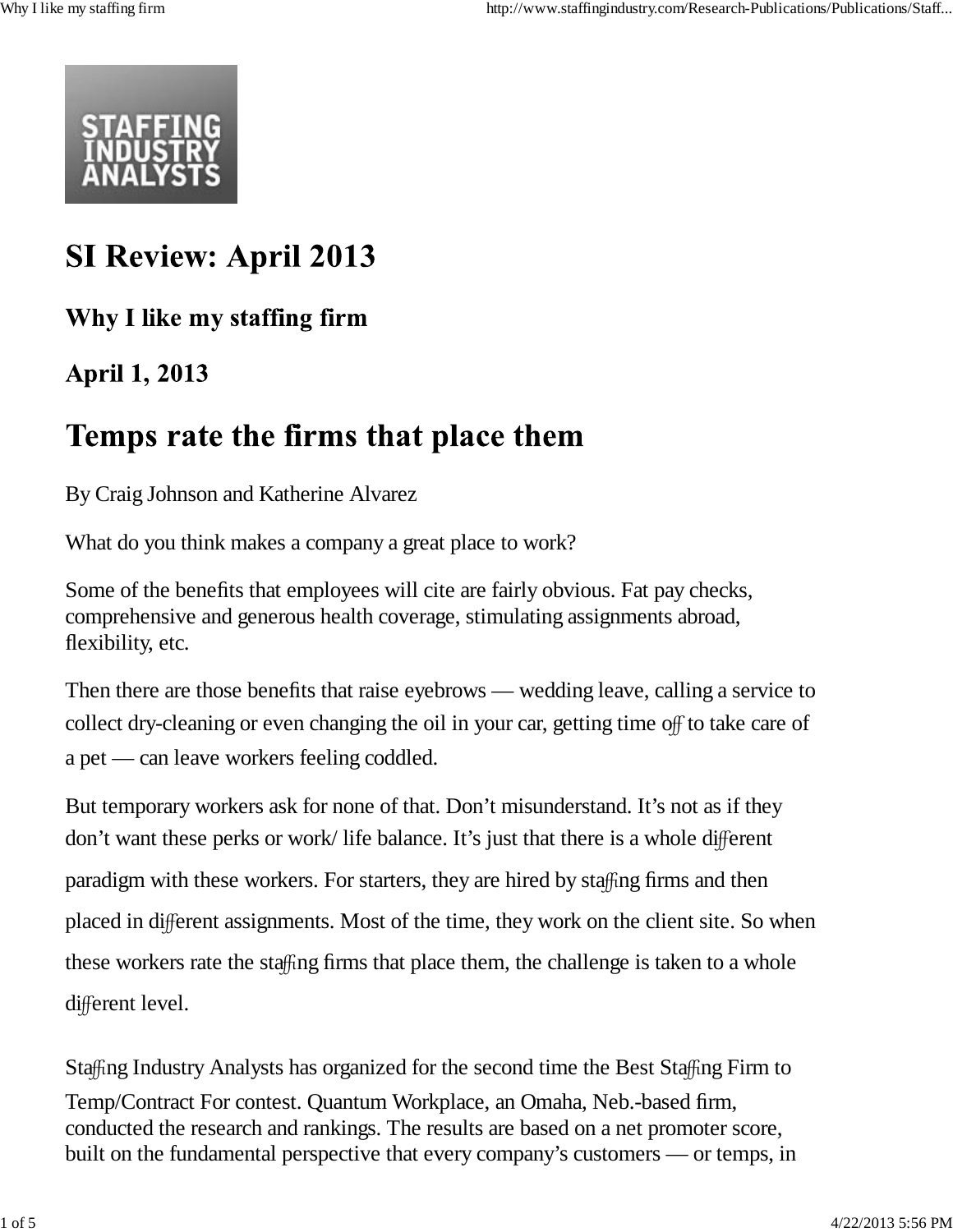this case — are promoters, passives, or detractors. Questions like "How likely is it that you would recommend [Company X] to a friend or colleague?" help get a measure of the company's performance through its temp workers' eyes. Temps responded on a 0-to-10 point rating scale.

The four winners all received a score of more than 60 percent. (In comparison, tech giants like Apple and Amazon each scored more than 60 percent.) We explore what these workers like about their staffing firms.

Staffing Industry Analysts is publishing the top firms for a second year in a row. And those companies this year are:

- 1. Akraya Inc., Sunnyvale, Calif.
- 2. Lead IT Corporation, Springfield, Ill.
- 3. Collabera Inc., Morristown, N.J.
- 4. Roth Staffing Companies, Orange, Calif.

#### *Je*ff*rey A. Richardson*

### **A Sta**ff **That One Could Count On**

For IT consultant Jeffrey A. Richardson, it's the staff at Akraya Inc. that makes it a great

company to work with. It starts with the marketing rep and then goes deeper into the organization to the HR and payroll department.

Richardson credits his recruiter, Resource Manager Atul Bhardwaj, for his positive experience at Akraya. "A personal connection with the person representing you is very important," he says. "That's a big thing, right there."

Richardson has worked in IT on a contract basis for more than 30 years, and spent the past year with Akraya on a Bank of America project. Bhardwaj helped him navigate myriad issues with the contract. But more than anything, the two built a level of trust that allowed Richardson to discuss concerns surrounding the stressful project, which had a hot deadline.

"I built a rapport with him," explains Richardson. "There was a level of honesty and trust we built."

Richardson has worked with many agencies and has seen the IT field change since the good old days of the 1980s and 1990s. "The whole climate has changed since 2002 with offshoring and things of that nature," Richardson says.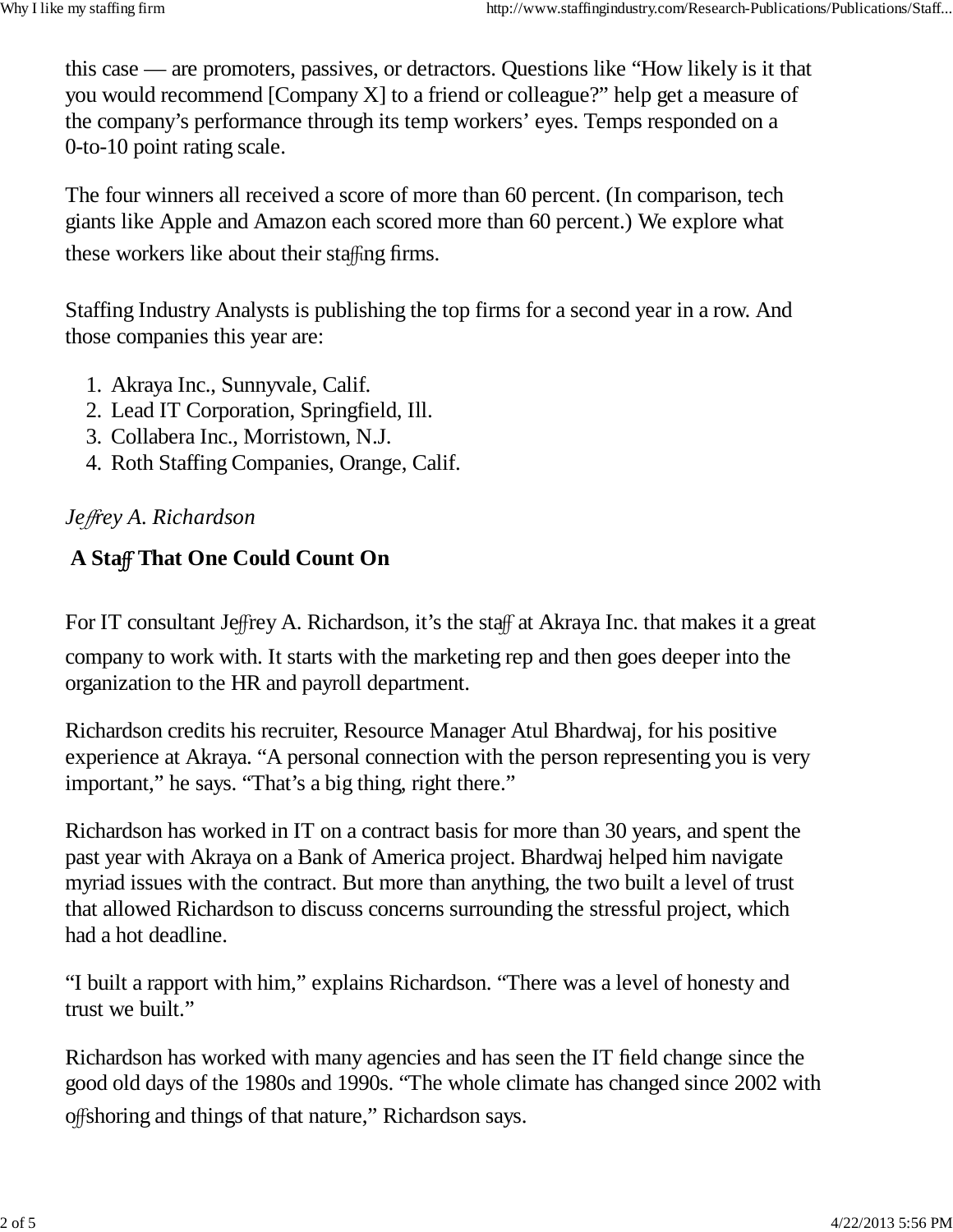Working with Akraya enables him to focus on the job at hand. "We know how to do the work. We come in there and do the work, no matter what it is," says Richardson. And you get paid.

Although Richardson feels compensation for his BofA contract should have been higher, he found Akraya's service excellent and its staff professional. "I've had no problems with them, none whatsoever," he says.

#### *Dwight Hearns* **Treated Like a Person**

Imagine moving and starting a new job at the same time. But thanks to Lead IT, it all went off without a hitch for Dwight Hearns. Hearns' current assignment is at the Illinois Department of Commerce and Economic Opportunity in Springfield, Ill. He moved from Chicago.

Hearns had not gone through such a relocation before. The move was smooth with Lead IT helping him with the essential requirements like finding a place to live. But it was the attention to little details that won him over. An example, includes forwarding his salary when he first arrived to help him move into his own place as soon as possible.

"The biggest thing that I'm really appreciative of is they foresaw issues before they actually happened," Hearns says. "That makes me feel more like an employee and that they're concerned for my well-being, so I can be as professional as I need to be on the client site."

Lead IT also continues working to keep lines of communication open; keeping in contact via email with employees when issues arise or just to check in. The company also takes external employees out to lunch every couple of months so everybody knows one another. Recently, all Lead IT workers at the department were taken out to lunch by LeRoy Singleton, director, resource delivery, at Lead IT, Hearns says.

Hearns also said he met with the owner of Lead IT within the first couple weeks of being employed, and they talked about the goals of the company moving forward. Other staffing firms he has worked for have not done that.

"I'm being treated like a person, I have a contract here now that matches my skills and abilities quite perfectly," he says.

*William Irwin* **It's the Associate**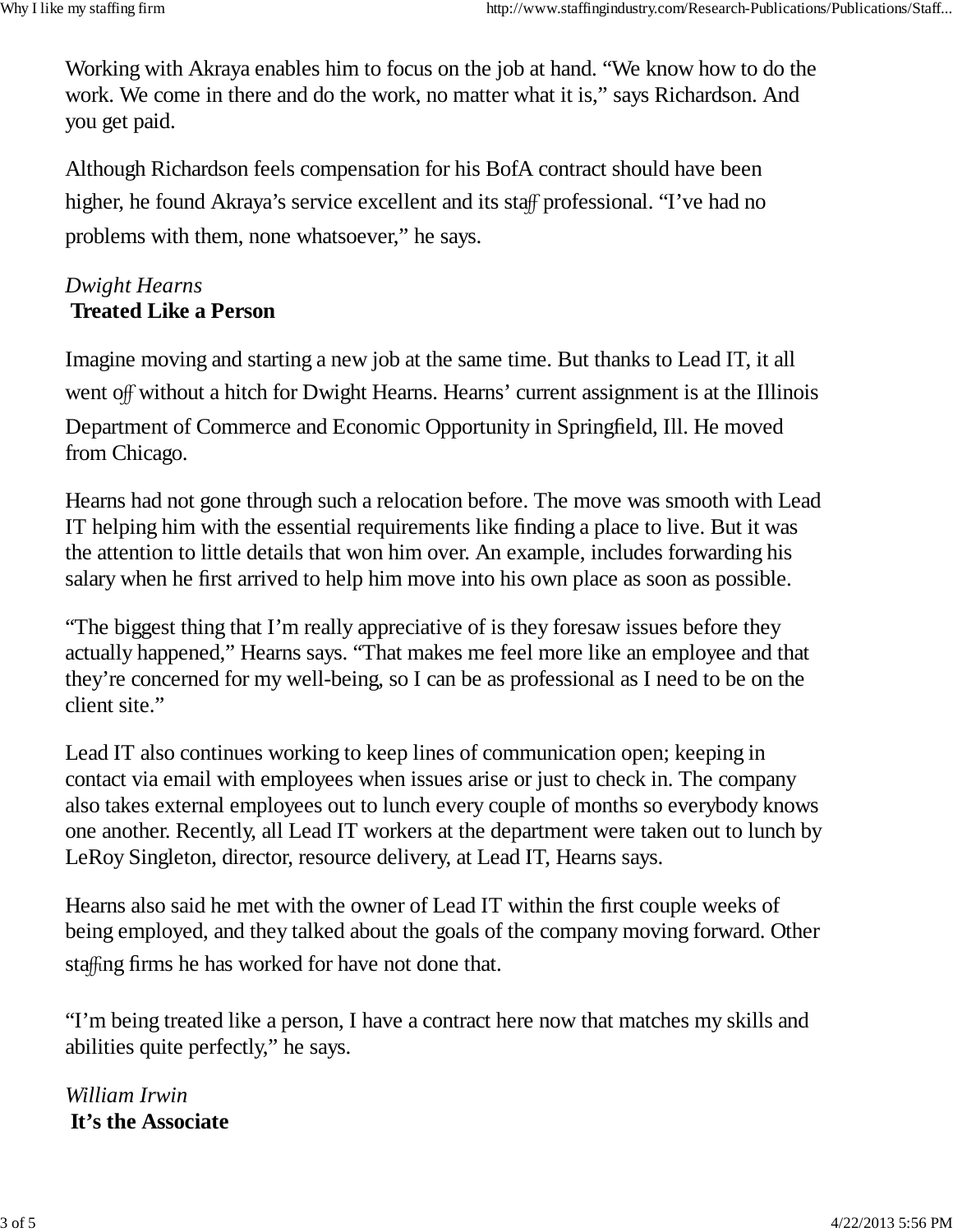William Irwin, a contract employee at Collabera, says what makes the staffing firm great is his liaison at Collabera.

"Really, to me it's the associate that I deal with," Irwin says. "She's incredibly great."

The associate will get back to him within an hour if he needs to get in touch, and he can contact her after hours to address questions, Irwin says. The associate is also very friendly and makes him feel like his opinion matters.

However, the company also doesn't go overboard in maintaining contact. Irwin says he's busy at the client site and needs to focus on his work there. Collabera's associate respects that. "They don't overkill me with wanting to know what's going on," he says.

In addition, there's never a problem with compensation being later or incorrect.

Irwin presently works on assignment at Wells Fargo in Charlotte, N.C., and he is a quality assurance analyst. Wells Fargo is one of his favorite assignments, he says.

In addition to the associate, Collabera also works to treat its contract employees well by having a Christmas dinner and luncheons once every five or six weeks, Irwin says.

#### *Rebeca Mata* **Warm Welcome, Supportive Culture**

It's not what Rebeca Mata expected. When she started her assignment at a customer site, she was escorted to the office by a Roth Staffing representative, who also brought doughnuts. Gestures like these are what make Roth stand out for workers like Mata. But it's not just about grand gestures. Even after a temporary worker is well into her assignment, Roth staff are always there for back-up support, available to answer questions and solve problems that crop up right away. The company works hard to make things seamless for its contract workers.

This friendly and supportive attitude permeates everything, and temporary workers like Mata sense it. "When I walked in, I could feel the environment right away," Mata says of Roth's offices. "They're very nice people; they welcome you into the office."

Beside the warm welcome, Roth also tries to get people the jobs they are actually looking for. They work hard to ensure that the job is the right fit and workers are being placed appropriately. Mata wanted to be placed in a finance position and that is what Roth found for her.

Her assignment is at the Academy of Television Arts and Sciences in North